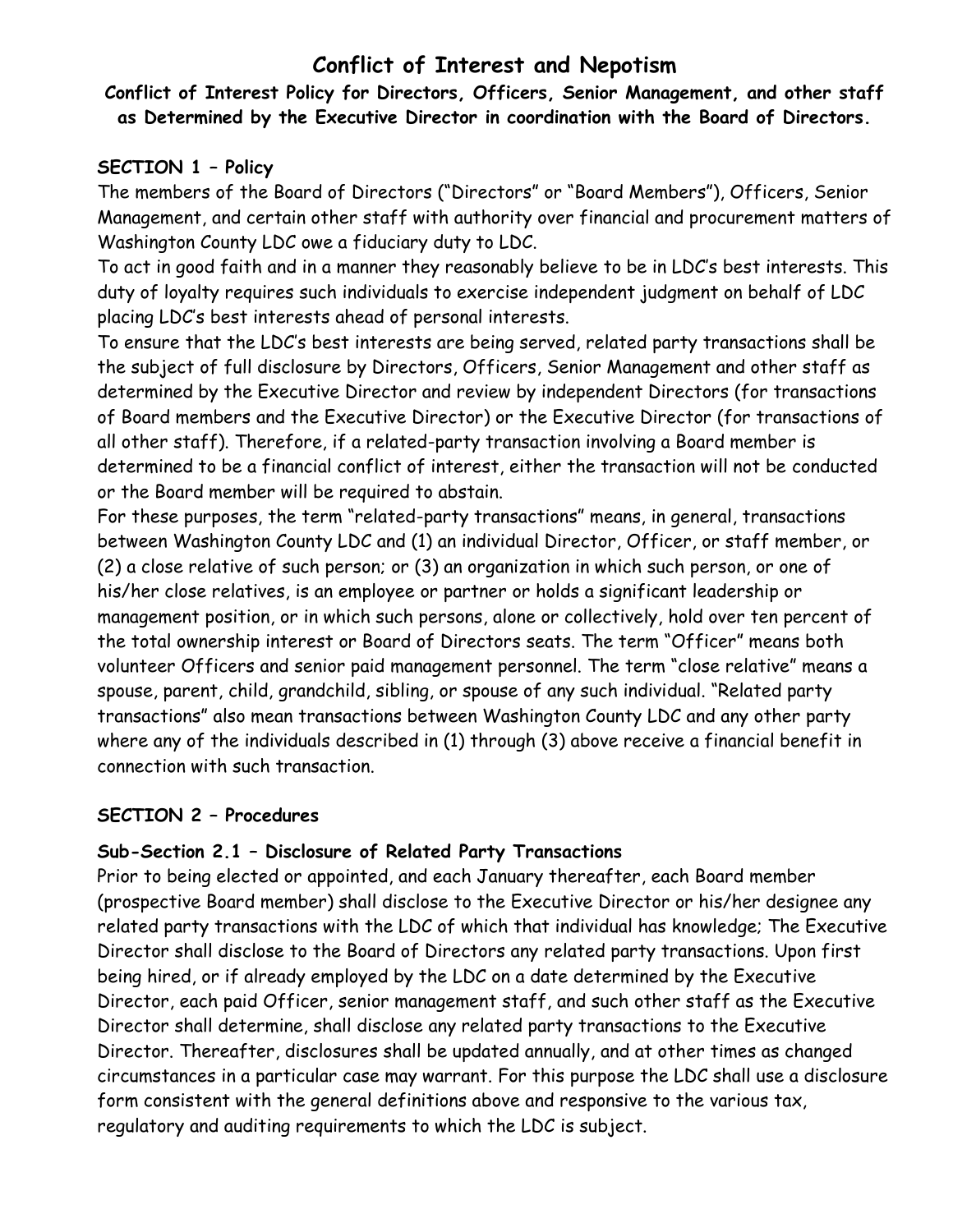## **Sub-Section 2.2 – Board Committee Review – Transactions of Directors and Executive Director**

The terms of all related party transactions of Directors and the Executive Director shall be reviewed by a committee of Directors composed entirely of individuals who have no involvement with any related party transactions involving the LDC ("Independent Directors"), to be appointed by the Chairperson of the LDC Board of Directors, with the approval of the Board of Directors. The Board committee, with the advice of legal counsel as necessary, shall determine whether a related party transaction is a prohibited financial conflict of interest. If the Board committee determines that the related party transaction is not a prohibited financial conflict of interest, and then it shall determine whether, all factors considered, a given transaction is fair and reasonable to, and is in the best interest of the LDC. For this purpose, a "transaction" may include an ongoing business relationship subject to stated terms. In making this determination, the committee shall review, where appropriate, information concerning comparable transactions entered into by other parties and organizations.

#### **Sub-Section 2.3 – Board Consideration /Approval – Transactions of Directors and Executive Director**

The review committee shall report its determinations and recommendations as to the related party transactions and financial conflicts of interest of Directors and the Executive Director to the full Board of Directors. At a meeting of the Board of Directors, a Director may state his or her views, and shall respond to questions, as to any transaction in which he or she may be interested, but only Executive Officers shall be present for and participate in deliberations or voting as to any related party transactions. The Executive Officers shall determine, by majority vote, if there is a financial conflict of interest. If the Officers determine that a transaction involving a Board member constitutes a financial conflict of interest, then the Board shall vote either not to enter into the transaction or to require the resignation of the interested Director. If the Independent Directors determine that the transaction is a related party transaction, but not a financial conflict of interest, or if the transaction concerns the Executive Director, rather than a Board member, then they shall further determine whether, all factors considered, a given transaction is fair and reasonable to, and is in the best interests of the LDC. Approval of a related party transaction shall require a majority vote of the Board of Directors. The basis for any such vote shall be reflected in the minutes of the meeting at which action is taken, and those minutes shall be approved at the next meeting of the Board.

#### **Sub-Section 2.4 – Executive Director Review of Staff and Prospective Board Member Related Party Transactions**

For all related party transactions of senior management staff or other staff as the Executive Director determines is appropriate, the Executive Director shall designate a member or members of senior management (not including the interested staff member) to review the transaction and determine, with the advice of counsel as necessary, whether it is fair and reasonable to, and in the best interest of the LDC to enter into or continue the transaction. For this purpose, a "transaction" may include an ongoing business relationship subject to stated terms. In making this determination, the designated staff member or members shall review, where appropriate, information concerning comparable transactions entered into by other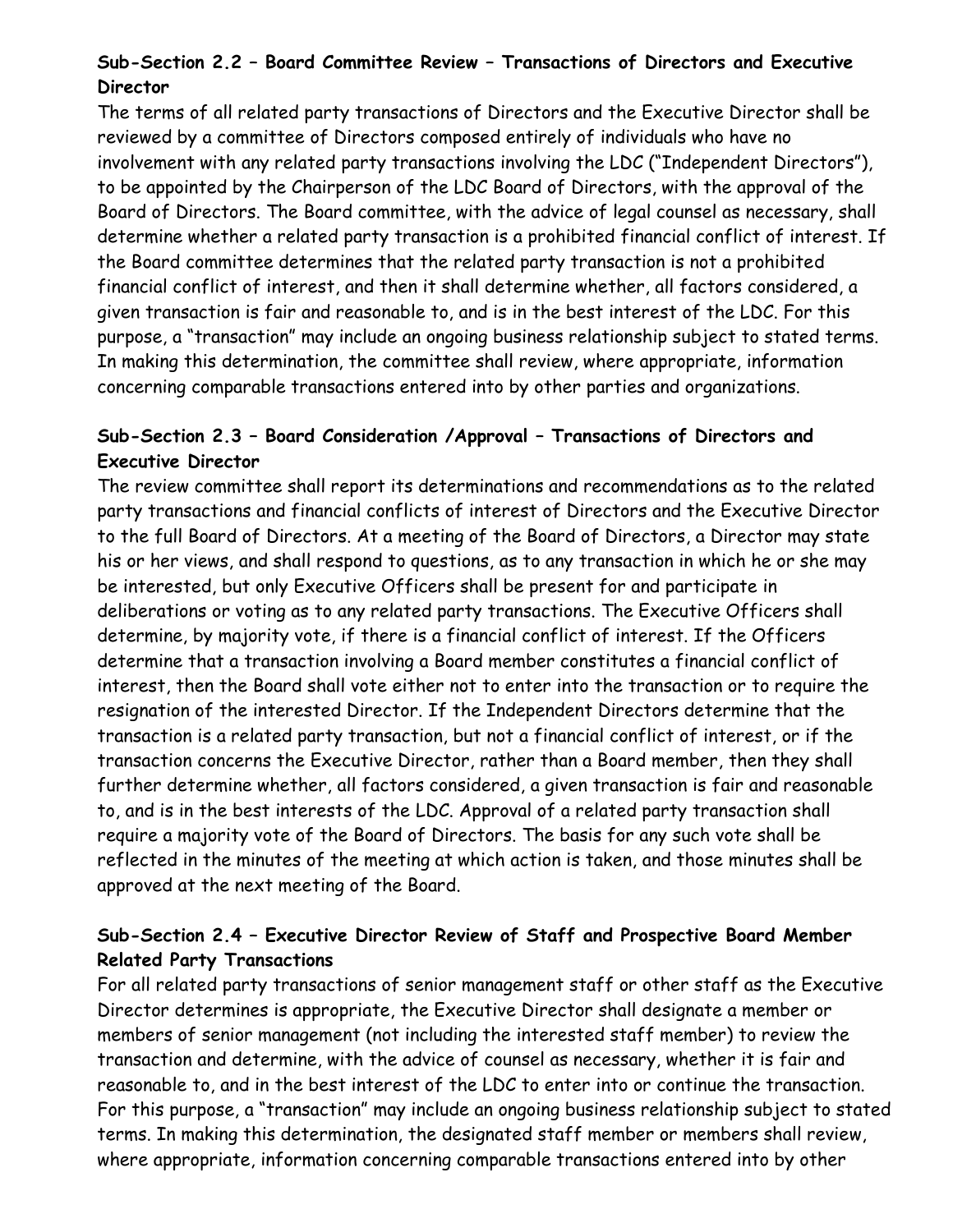parties and organizations. The determination shall be presented to the Executive Director for his/her final determination. In addition, the Executive Director shall designate a member or members of senior management to review related party transactions of prospective Board members and the completed Board questionnaire and determine whether:

1. Such related party transactions would constitute prohibited financial conflicts of interest or otherwise not be in the best interest of the LDC;

- 2. The individual receiving compensation for providing services to the LDC:
- 3. Any immediate family member of the individual is employed by the LDC.

If the Executive Director determines that the answer to any of #1 through #3 above is "yes," then the individual may not serve on the LDC Board. Such decision may be appealed to the Board of Directors or a Board committee as designated by the Board.

#### Sub-Section 2.5 - Gifts to Directors and Officers

LDC's Directors, Officers, employees, and their close relatives, are prohibited from soliciting or accepting gifts, money, or gratuities, other than those of nominal value, from: (i) Persons receiving benefits or services under any LDC program;

(ii) Any person or organization performing services for or providing goods to LDC or

(iii) Persons who are otherwise in a position to benefit from the actions of an LDC employee, Officer or Director.

Washington County Local Development Corporation employees may not:

- Serve on a board or committee if that board or committee has authority to order personnel actions affecting that employee's job.
- Gain employment with Washington County LDC while a member of the individual's immediate family serves on a board or committee that has authority to order personnel action affecting organization employees.

It is the policy of this Corporation that employees may be allowed to perform outside employment without prior agency approval, with the following exceptions:

1. Outside employment may at no time create a real or apparent conflict of interest with the corporation, its Mission, or the employee's employment with the corporation.

2. Outside employment may not interfere with the performance of employee's duties and responsibilities; and may not be conducted during regular work hours or on Corporation premises unless a prior written request has been submitted and approved by the Executive Director.

Adopted: May 20<sup>th</sup>, 2016

David K. O'Brien, Secrétary